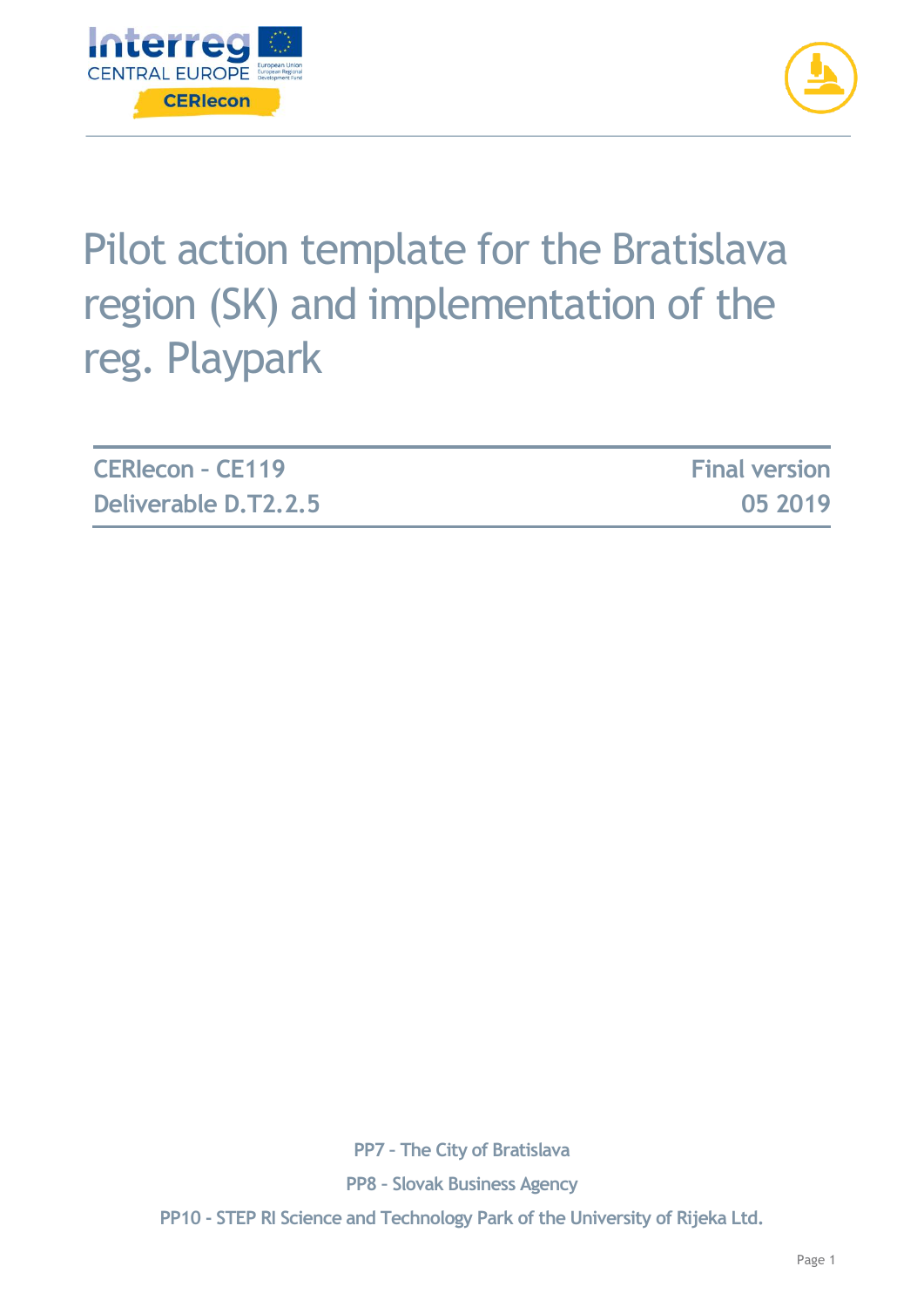



## **1. MAIN TOPICS OF THE NATIONAL/REGIONAL/LOCAL SMART SPECIALISATION STRATEGY (RIS3)**

| What are the main economic and social<br>innovation topics of the relevant RIS3 for the<br>regional Playpark?     | The main economic and social innovation topics of the<br>two RIS3 relevant for the regional Playpark - RIS3 of<br>Slovakia (national) and "unofficial" RIS3 of Bratislava<br>region (regional) that were relevant for Playpark<br>Bratislava region were mainly:<br>Information and Communication technologies (ICT)<br>Biotechnologies<br>Eco-innovations<br>Social innovations<br>Digitalisation of society                                                                                                                                                        |
|-------------------------------------------------------------------------------------------------------------------|----------------------------------------------------------------------------------------------------------------------------------------------------------------------------------------------------------------------------------------------------------------------------------------------------------------------------------------------------------------------------------------------------------------------------------------------------------------------------------------------------------------------------------------------------------------------|
| How did the regional Playpark engage the<br>participants to develop viable business ideas to<br>fit these topics? | Given the specific circumstances of Playpark Bratislava<br>and its target group, during the application procedures<br>for the training cohorts we were rather searching for<br>applicants with individuals already having business ideas<br>within these topics. As the thematic topics are rather<br>broad and technically oriented and our Playpark was<br>realised with support of the University Technology<br>Incubator of the Slovak University of Technology<br>("InQb"), in most cases we were successful in finding the<br>ideas fitting these topics well. |

## **2. REGIONAL PLAYPARK TARGET GROUP**

Description of the Regional Playpark's Target Group:

| How did the Regional Playpark attract and<br>involve the Target Group (equal numbers of<br>female/male participants and equal numbers of<br>economic and social innovation business<br>ideas/firms based on the relevant RIS3)? | Attracting the target group was mainly done through<br>Info Days and regional focus group (cohort 1), press<br>releases, targeted social media posts and campaigns,<br>newsletters and various activities during cohorts such<br>as workshops and info days. We also tried to attract<br>the attention of Target Group for next cohort through<br>marketing of success stories of the ongoing one - e.g.<br>(i) press conference realised at the $2nd$ cohort<br>regional pitching finals and subsequent appearance of<br>the reportage in the main news on national TV or (ii)<br>Facebook campaign promoting both the application<br>for the 3 <sup>rd</sup> cohort and the great placement of |
|---------------------------------------------------------------------------------------------------------------------------------------------------------------------------------------------------------------------------------|--------------------------------------------------------------------------------------------------------------------------------------------------------------------------------------------------------------------------------------------------------------------------------------------------------------------------------------------------------------------------------------------------------------------------------------------------------------------------------------------------------------------------------------------------------------------------------------------------------------------------------------------------------------------------------------------------|
|                                                                                                                                                                                                                                 | Playpark Bratislava startups at the 2 <sup>nd</sup> cohort<br>Playparks Final in Venice.                                                                                                                                                                                                                                                                                                                                                                                                                                                                                                                                                                                                         |
|                                                                                                                                                                                                                                 | Attracting equal number of male and female<br>participants proved to be a difficult task as doing<br>business remains a more masculine affair in Slovakia<br>despite some positive development of female<br>entrepreneurship in recent years. This is also shown<br>in the overview of female/male ratio for the cohorts:<br>$1^{st}$ cohort: $3/4$ ; $2^{nd}$ cohort: $5/10$ ; $3^{rd}$ cohort: $4/4$ .<br>However, it is important to note that several male<br>participants had also female team project members.                                                                                                                                                                             |
|                                                                                                                                                                                                                                 | Attracting equal numbers of social and economic<br>innovations proved not to be such a difficult task as<br>lots of our Playparkees had economic innovations<br>with overlapping social dimension which is a good sign<br>- e.g. (i) spirulina algae cultivator and design lamp                                                                                                                                                                                                                                                                                                                                                                                                                  |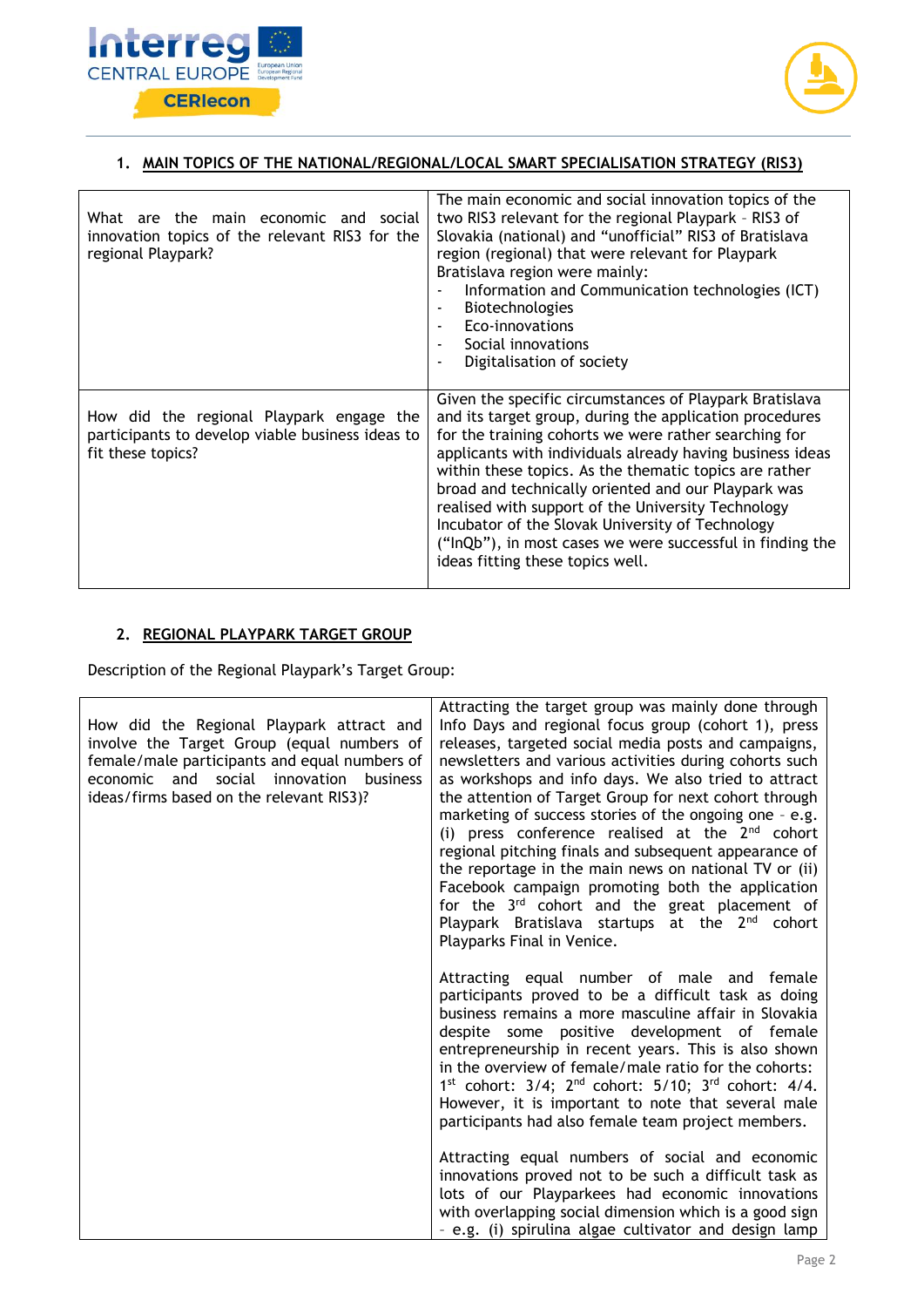



| that aims to fight problem with food production,<br>processing and malnutrition, (ii) growbox design<br>indoor cultivator of green plants that supports urban                                                                                                 |
|---------------------------------------------------------------------------------------------------------------------------------------------------------------------------------------------------------------------------------------------------------------|
| farming and healthy lifestyle of urban population, (iii)<br>medical app for insurance companies, practicing<br>doctors and patients that analyses state of patients<br>back, saves time and brings more efficiency and<br>accuracy to the health care system. |

## **3. REGIONAL PLAYPARK IDEA GENERATION LABS**

| When and where did IGL take place?                                                                                  | 1st cohort: 12.9.2017 - InQb premises and 13.9.2017<br>SBA premises<br>2nd cohort: 19.3.2018 and 20.3.2018 - InQb premises<br>3rd cohort: 10.10.2018 - City of Bratislava premises                                                                                                                                                                                                                                                                                                                                                                                                                                                                                                                                                                                                             |
|---------------------------------------------------------------------------------------------------------------------|------------------------------------------------------------------------------------------------------------------------------------------------------------------------------------------------------------------------------------------------------------------------------------------------------------------------------------------------------------------------------------------------------------------------------------------------------------------------------------------------------------------------------------------------------------------------------------------------------------------------------------------------------------------------------------------------------------------------------------------------------------------------------------------------|
| Short summary of IGL content/agenda:                                                                                | The idea generation labs' (IGL) agenda differed slightly<br>according to the training period. For each period, the<br>IGL was the kick-off event held at the very beginning of<br>the whole training process and therefore also a<br>showcase event of the Playpark activities, the<br>invitation to join the training period (at the time of IGL<br>the application procedure was still open) and an<br>inspirational event where successful start-ups shared<br>their story in order to motivate aspiring entrepreneurs<br>to work on their business ideas. On the second day,<br>there was usually a workshop on where to find<br>innovations and how to transform them into a business<br>idea. For the first period, the opening of Playpark<br>Bratislava was also connected to the IGL. |
| Describe shortly application procedure for the<br>regional Idea Generation Lab?                                     | Application procedure was done through a simple<br>google form and IGLs were open to broad public<br>interested in working on their existing and non-existing<br>innovative business ideas.                                                                                                                                                                                                                                                                                                                                                                                                                                                                                                                                                                                                    |
| Describe shortly application procedure and<br>selection criteria for the six-months regional<br>training programme? | Application procedure for the six-months regional<br>training programme was also done through a google<br>form, though a bit more advanced, where we asked<br>basic information on the applicant and his project such<br>as name of the project, English language skills, short<br>summary and info on the business idea itself,<br>(potential) customers, financing and sustainability of<br>the project, project team, next steps in the project,<br>expectations of the training cohorts and other.<br>These criteria were then evaluated by the jury<br>composed of representative of both regional partners<br>SBA and City of Bratislava and best applicants were<br>selected based in number matching the Playpark<br>capacity.                                                         |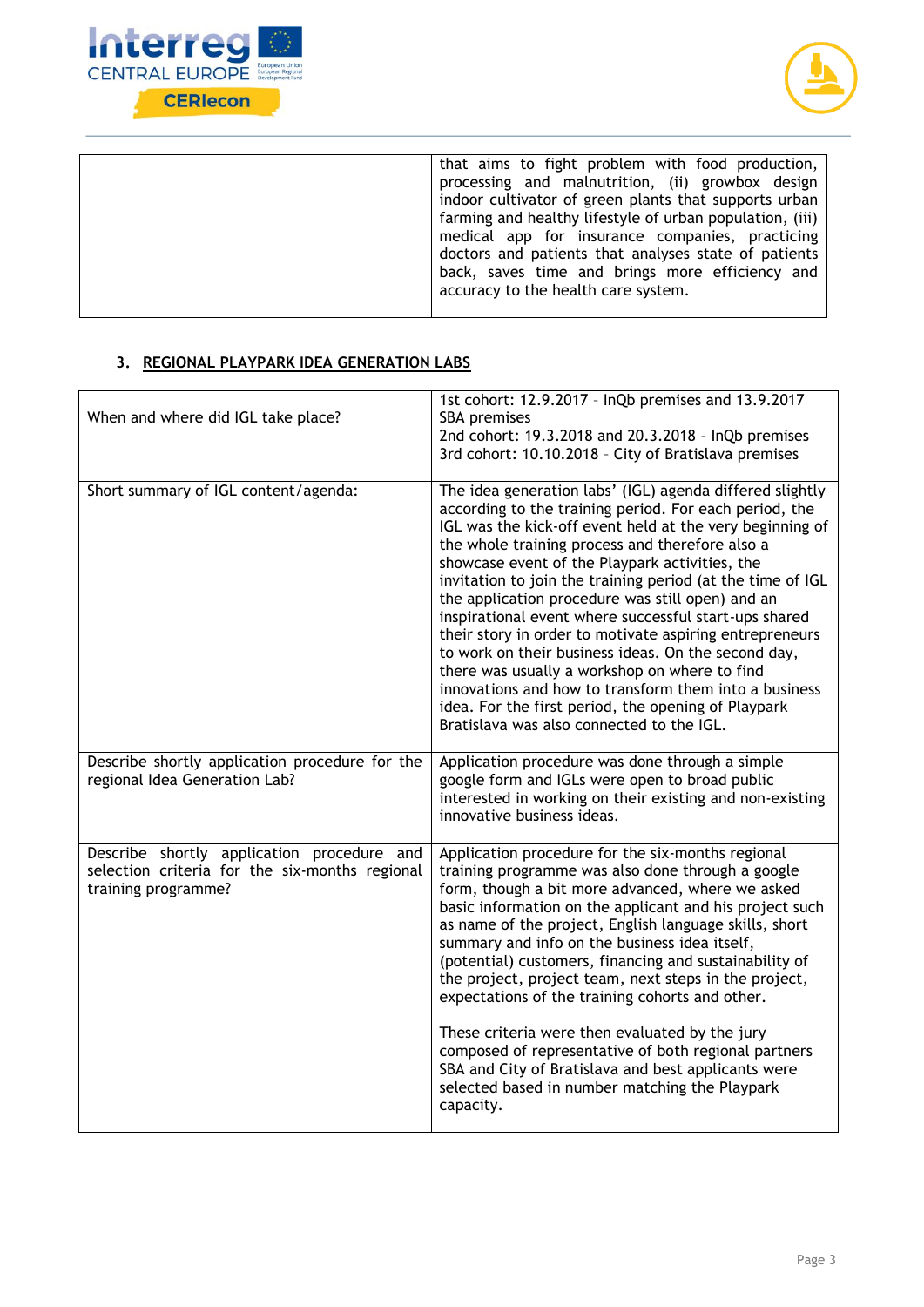



## **4. REGIONAL PLAYPARK SUPPORTING METHODOLOGY**

| What final outcomes from the participants<br>were expected by the regional Playpark after<br>the six-month training?<br>Are those outcomes achieved?<br>If yes, how? | By the end of each of the 3 cohorts participants were<br>expected to deliver 3 outputs:<br>Short ameliorated "business plan" in Slovak<br>Short ameliorated "business plan" in English<br>$\blacksquare$<br>Short pitch video in English presenting their<br>$\overline{\phantom{a}}$<br>business idea<br>Ameliorated meaning refined in line with the new<br>information, skills and professional feedback acquired<br>during the activities of the training cohort in which<br>they participated.<br>These outcomes were successfully achieved in most<br>cases although their quality varied depending on the<br>willingness of participants to improve their business<br>ideas and subsequent time and effort put into the<br>completion of these tasks. In addition, the quality of<br>pitch videos also differed due to ICT, presentation and<br>language skills of participants. |
|----------------------------------------------------------------------------------------------------------------------------------------------------------------------|-----------------------------------------------------------------------------------------------------------------------------------------------------------------------------------------------------------------------------------------------------------------------------------------------------------------------------------------------------------------------------------------------------------------------------------------------------------------------------------------------------------------------------------------------------------------------------------------------------------------------------------------------------------------------------------------------------------------------------------------------------------------------------------------------------------------------------------------------------------------------------------------|
| What were the contents/topics of the six-<br>month training?                                                                                                         | Topics covered during the 6-month cohort training<br>mainly through specialized workshops (WS):                                                                                                                                                                                                                                                                                                                                                                                                                                                                                                                                                                                                                                                                                                                                                                                         |
| (short description in bullet points with<br>workshop topics, consultations hours and other<br>activities)                                                            | Development / Verification of business idea<br>$\blacksquare$<br>Prototyping / MVP<br>$\overline{\phantom{a}}$<br>Business model canvas / Lean startup<br>$\overline{\phantom{a}}$<br>Customer, market and offer<br>$\blacksquare$<br>Sales and marketing<br>$\overline{\phantom{a}}$<br>Finances and financing<br>$\overline{\phantom{a}}$<br>Administrative aspects of setting up a business<br>$\overline{\phantom{a}}$<br><b>Presentation skills</b><br>Other activities included round tables with expert<br>providing feedback on Playparkees' business ideas, 10<br>hours of personal mentoring for the 3 regional Playpark<br>pitching finals winners and registration/visits of<br>participants at the Creative Lab at SBA (SBA's fablab).                                                                                                                                     |
| Which training tools were used?                                                                                                                                      | WS, round tables, online feedback and advisory, one on<br>one personal mentoring, site visits.                                                                                                                                                                                                                                                                                                                                                                                                                                                                                                                                                                                                                                                                                                                                                                                          |
| Timeline of the six-month training at the<br>regional Playpark:                                                                                                      | For the IGLs please see part 3 of this document.                                                                                                                                                                                                                                                                                                                                                                                                                                                                                                                                                                                                                                                                                                                                                                                                                                        |
| (short description in bullet points with exact<br>dates of $1^{st}$ , $2^{nd}$ , $3^{rd}$ cohort - Idea Lab, cohort<br>start, exchanges, consultations etc.)         | 1st cohort - 09/2017 - 2/2018:<br>WS1 - Business idea - 13.09.2017<br>WS2 - Business model and business plan - 10.10.2017<br>WS3 - Customer, market, demand and offer -<br>26.10.2017<br>WS4 - Finances and financing - 6.11.2017<br>WS5 - Finances in business - 21.11.2017<br>WS6 - Marketing and sales - 28.11.2017<br>WS7 - Presentation skills and investor pitch - 16.1.2018<br>1 <sup>st</sup> cohort Playpark Exchanges:<br>Vienna - Bratislava - 20. - 24.11.2017<br>Bratislava - Brno - 11. - 15.12.2017<br>Regional finals - 6.2.2018<br>Personal Mentoring - 3/2018<br>2 <sup>nd</sup> cohort - 05/2018 - 10/2018:                                                                                                                                                                                                                                                          |
|                                                                                                                                                                      | WS1 - Market analysis - 10.04.2018                                                                                                                                                                                                                                                                                                                                                                                                                                                                                                                                                                                                                                                                                                                                                                                                                                                      |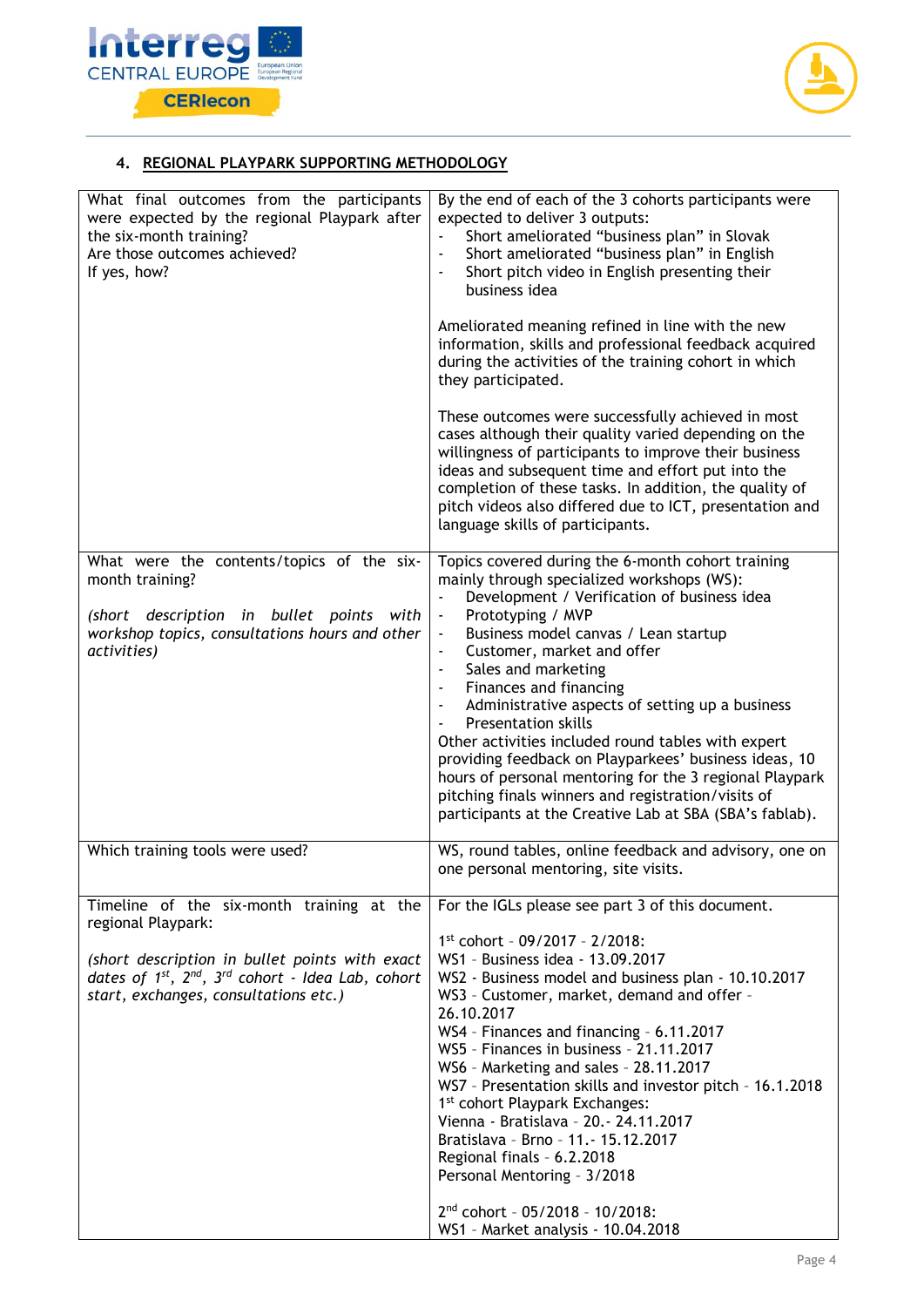



|                                                                                     | WS2 - Business model and business plan - 26.04.2018<br>WS3 - How to effectively acquire and keep your<br>customer - 10.05.2018<br>WS4 - How to do a low cost and attractive marketing -<br>22.5.2018<br>WS5 - How to set-up sale process and sell successfully -<br>7.6.2018<br>WS6 - Finances and Financing - 20.06.2018<br>WS7 - Presentation skills - 19.6.2018<br>2 <sup>nd</sup> cohort Playpark Exchanges:<br>Bratislava - Krakow - 11. - 15.6.2018<br>Vienna - Bratislava - 25. - 29.6.2018<br>Round tables - 17.5., 21.5., 21.6.2018<br>Regional finals - 5.9.2018<br>Personal Mentoring - 10/2018                                                                                                                                                                                                                                                                                                                                                              |
|-------------------------------------------------------------------------------------|-------------------------------------------------------------------------------------------------------------------------------------------------------------------------------------------------------------------------------------------------------------------------------------------------------------------------------------------------------------------------------------------------------------------------------------------------------------------------------------------------------------------------------------------------------------------------------------------------------------------------------------------------------------------------------------------------------------------------------------------------------------------------------------------------------------------------------------------------------------------------------------------------------------------------------------------------------------------------|
|                                                                                     | 3rd cohort - 11/2018 - 4/2019:<br>WS1 - Market analysis - 20.11.2018<br>WS2 - Business model - 27.11.2018<br>WS3 - Finances in startup - 04.12.2018<br>WS4 - How to effectively acquire and keep your<br>customer - 19.2.2018<br>WS5 - How to do a low-cost marketing and sell more -<br>31.1.2019<br>WS6 - How to set-up sale process and sell successfully -<br>7.2.2019<br>WS7 - Presentation skills - 12.2.2018<br>3rd cohort Playpark Exchanges:<br>Stuttgart - Bratislava - 4. - 7.3.2019<br>Bratislava - Rijeka - 18.- 22.3.2019<br>Round tables - 29.1., 13.2.2019<br>Regional finals - 14.3.2019<br>Personal Mentoring - 4/2019                                                                                                                                                                                                                                                                                                                                |
| What kind of support the regional Playpark<br>provide after the six-month training? | Support provided for the Playparkees interested in the<br>further cooperation after their completion of the<br>training cohort consisted mainly of their introduction to<br>other activities provided by SBA or InQb through which<br>they could further develop their business ideas and<br>depended on the specific needs of the Playparkees.<br>Such opportunities include mainly: SBA's accelerator,<br>incubator, growth programme, scholarship programme,<br>microloans programme, venture capital programme,<br>start-up programme, internationalization project or<br>relevant activities within other EU projects ran by SBA<br>to which they could participate or InQb incubator.<br>Particular success stories include joining of the project<br>team of 2 of our Playparkees by our programme<br>mentors and ongoing talks with investor/pointing to<br>other available financing thanks to contact provided in<br>Playpark (detailed in the part 5 below). |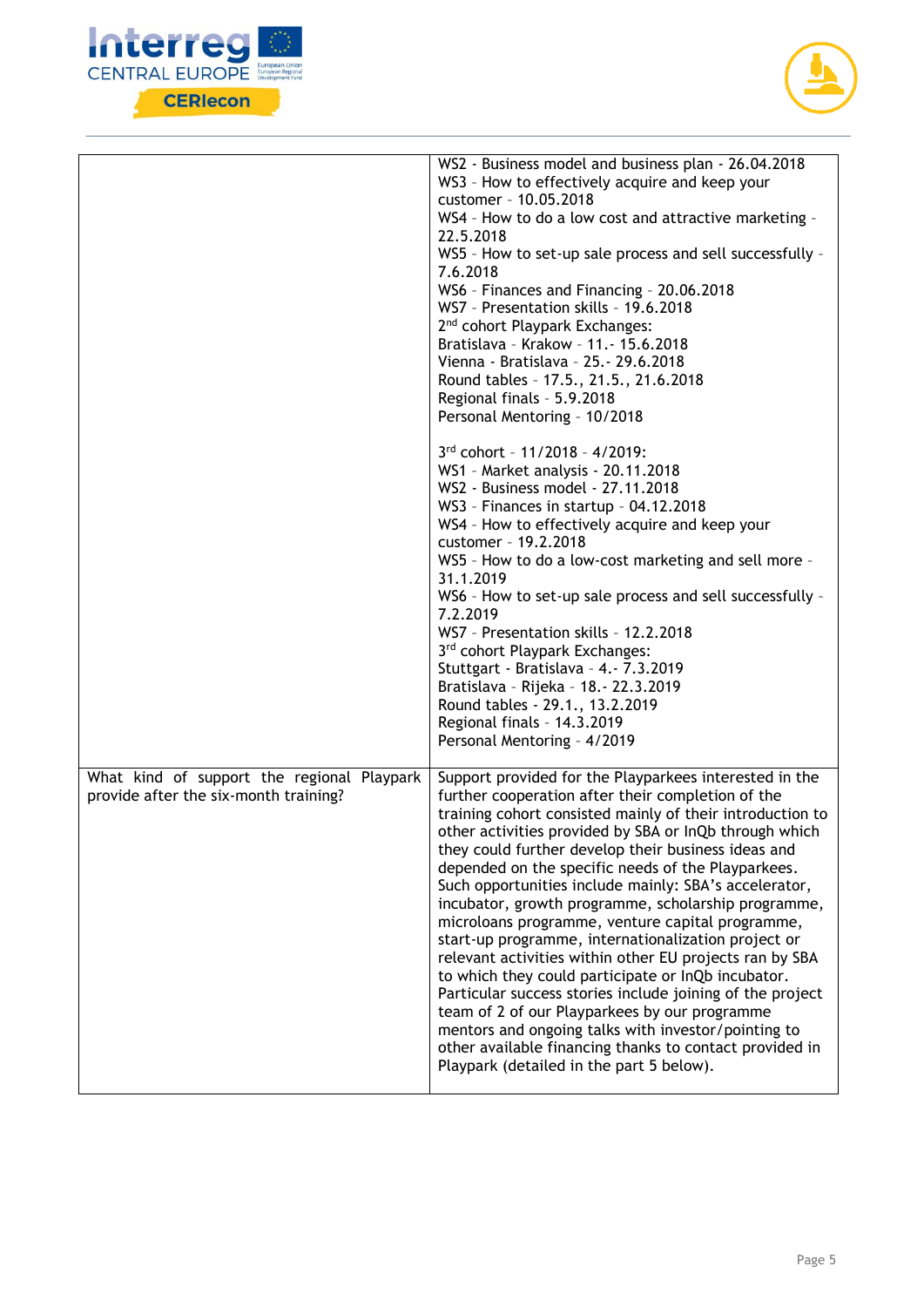



## **5. REGIONAL PLAYPARK FUNDING INITIATIVES**

| Did regional Playpark help the participants to<br>find money to finance their business ideas? If<br>yes, how?                  | As the Playparkees were mostly in the very early stage<br>- having only a business idea or a concept, most of<br>them weren't searching for the financing yet or "the<br>money" wasn't the biggest challenge in the further<br>development of their business idea. However, thanks to<br>the Playpark activities at least 3 more advanced<br>Playparkees began talks with the Slovak Innovations<br>and Technologies Fund about their possible cooperation<br>and financing. |
|--------------------------------------------------------------------------------------------------------------------------------|------------------------------------------------------------------------------------------------------------------------------------------------------------------------------------------------------------------------------------------------------------------------------------------------------------------------------------------------------------------------------------------------------------------------------------------------------------------------------|
| List the names and contact details of funding<br>initiatives that cooperate with the regional<br>Playpark (if there are such): | Slovak Innovations and Technologies Fund<br>Karadžičova 2<br>811 09 Bratislava                                                                                                                                                                                                                                                                                                                                                                                               |

Overview and information/guidance about funding initiatives and how they will support the participants in bringing their ideas/firms to market:

**Please find listed here below the overview of the funding initiatives as provided already in the deliverable 'D.T.1.1.1 Transnational RIS3 eReport on smart specialisation strategies – Bratislava region' and further completed in the output 'Setting up your business in the region Bratislava' – for more information please consult these two outputs.** 

• Credits from the microloans programme of Slovak Business Agency (SBA)

[\(http://www.sbagency.sk/en/slovak-business-agency\)](http://www.sbagency.sk/en/slovak-business-agency)

- for micro- or small enterprises
- **•** min. 2500 EUR max. 50000 EUR<br>**•** maturity: 6 months 4 years
- maturity: 6 months 4 years
- Support or other contribution for doing business from the national Office of Labor, Social Affairs and Family [\(https://www.upsvr.gov.sk/\)](https://www.upsvr.gov.sk/)
	- for unemplyed people who want to start business
	- max. contribution for business in Bratislava region in 2018 is 3126,47 EUR
- Innovative vouchers of the Ministry of Economy [\(https://www.mhsr.sk/en/ministry\)](https://www.mhsr.sk/en/ministry)
	- for SME´s
	- max. 5000 EUR
- State-owned banks
	- o **Slovenská záručná a rozvojová banka** [\(https://www.szrb.sk/\)](https://www.szrb.sk/) some banking products:
		- Microcredit to support small entrepreneurs
			- economically independent entrepreneurs with less than 50 employees and the annual turnover max. 7 mil. EUR or the reported economical profit max. 5 mil. EUR
			- microcredit approval until 3 working days,
			- min. 5K EUR max. 50K EUR
			- maturity: 3-7 years
		- Woman´s business credit to support women´s business
			- entrepreneur is woman
			- economically independent entrepreneurs with less than 20 employees and the annual turnover max. 7 mil. EUR or the reported economical profit max. 5 mil. **FUR**
			- microcredit approval until 3 working days,
			- min. 5K EUR max. 50K EUR
			- **■** maturity: 3-7 years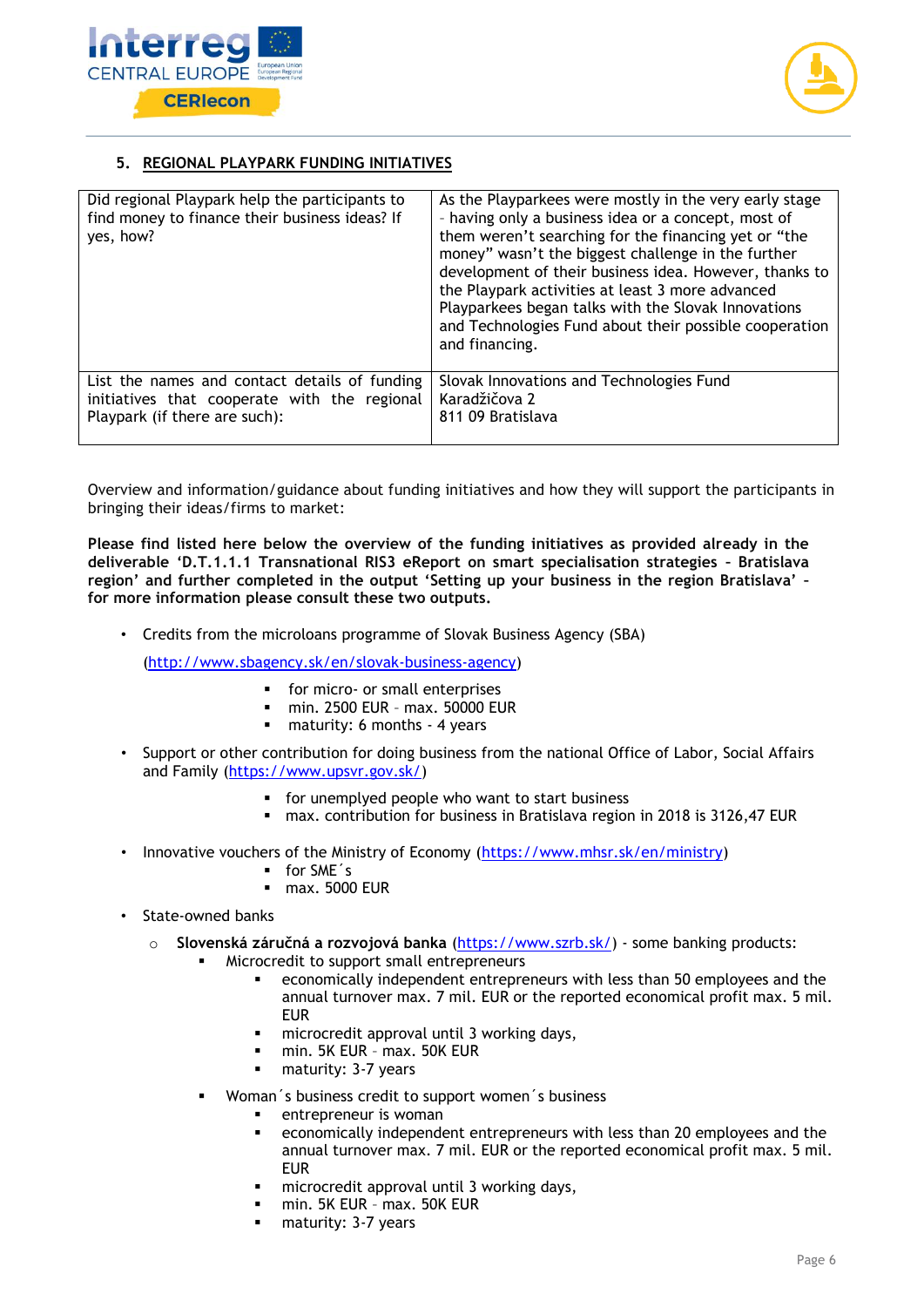



- Young's business credit to support business of young people
	- entrepreneur is less than 30 years of age
	- economically independent entrepreneurs with less than 20 employees and the annual turnover max. 7 mil. EUR or the reported economical profit max. 5 mil. EUR
	- microcredit approval until 3 working days,
	- min. 5K EUR max. 50K EUR
	- maturity: 3-7 years
- o **EXIMBANKA SR** [\(https://www.eximbanka.sk/en/english/our-products.html?page\\_id=31633\)](https://www.eximbanka.sk/en/english/our-products.html?page_id=31633)
	- banking and insurance products for SMEs to support exporters
		- investment into the infrastructure and technology to support production for international markets (up to 85 % of real costs)
		- credit for investment abroad (up to 90 % of costs)
		- other loan, garantie or bill of exchange transactions products
- Private banks with specialised products for startups:
	- o **Slovenská sporiteľňa** [\(https://www.slsp.sk/sk/biznis/zaciname-podnikat\)](https://www.slsp.sk/sk/biznis/zaciname-podnikat)
		- **■** banking products to support startups and entrepreneurs
			- a comprehensive programme for startups (guidance how to setup a profit business plan and finances, assistance with selecting business partners, idea validation, visibility of the business story and other)
			- credit or leasing financing for startups
			- **•** from 700 EUR 50K EUR
- Venture capital funds and business angels
	- o **Fond Seed Capital** [\(http://www.nhfond.sk/o-nas/historia-a-poslanie-spolocnosti/\)](http://www.nhfond.sk/o-nas/historia-a-poslanie-spolocnosti/)
		- venture capital for innovative startups from different industries in seed or early stage of business as well innovative SMEs
		- max. 331 939 EUR
	- o **Fond inovácií a technológií** [\(https://www.fondfit.sk/en\)](https://www.fondfit.sk/en)
		- providing seed, startup and venture capital to startups with high growth potential in IT, energy, e-commerce, projects of researchers and students
		- investment 20K EUR 1,5 mil. EUR in 4-6 years horizont
	- o **Slovenský rastový kapitálový fond** [\(http://www.slovca.sk/en\)](http://www.slovca.sk/en)
		- **•** mostly oriented on slovak companies in the growth phase in higher added value sector and in sectors with high growth potential, strong market potential and motivated management
		- investment  $0.5$  mil. EUR 2,5 mil EUR in 3-4 years horizont
	- o **Slovenský rozvojový fond** [\(http://www.nhfond.sk/fondy-rizikoveho-kapitalu/slovensky](http://www.nhfond.sk/fondy-rizikoveho-kapitalu/slovensky-rozvojovy-fond/podmienky-poskytnutia/)[rozvojovy-fond/podmienky-poskytnutia/\)](http://www.nhfond.sk/fondy-rizikoveho-kapitalu/slovensky-rozvojovy-fond/podmienky-poskytnutia/)
		- investment in startups and established companies to support their business expansion or startups having financial problems
		- investment 0.5 mil. EUR 2.3 mil EUR in 3-5 years horizont
	- o **Klub podnikateľských anjelov Slovenska** [\(https://businessangels.sk/\)](https://businessangels.sk/)
		- an initiative of Association of young entrepreneurs of Slovakia with support of Slovak Business Agency and Slovak association of private equity and development capital
		- supporting innovation and business development and facilitating access of startups to capital sources
		- **·** investment 10K EUR 80K EUR
	- o **42angels** [\(http://srnka.info/#offer\)](http://srnka.info/#offer)
		- angel capital and seed capital for technology startups
		- non-financial support sharing of experience, mentoring, realisation of supported projects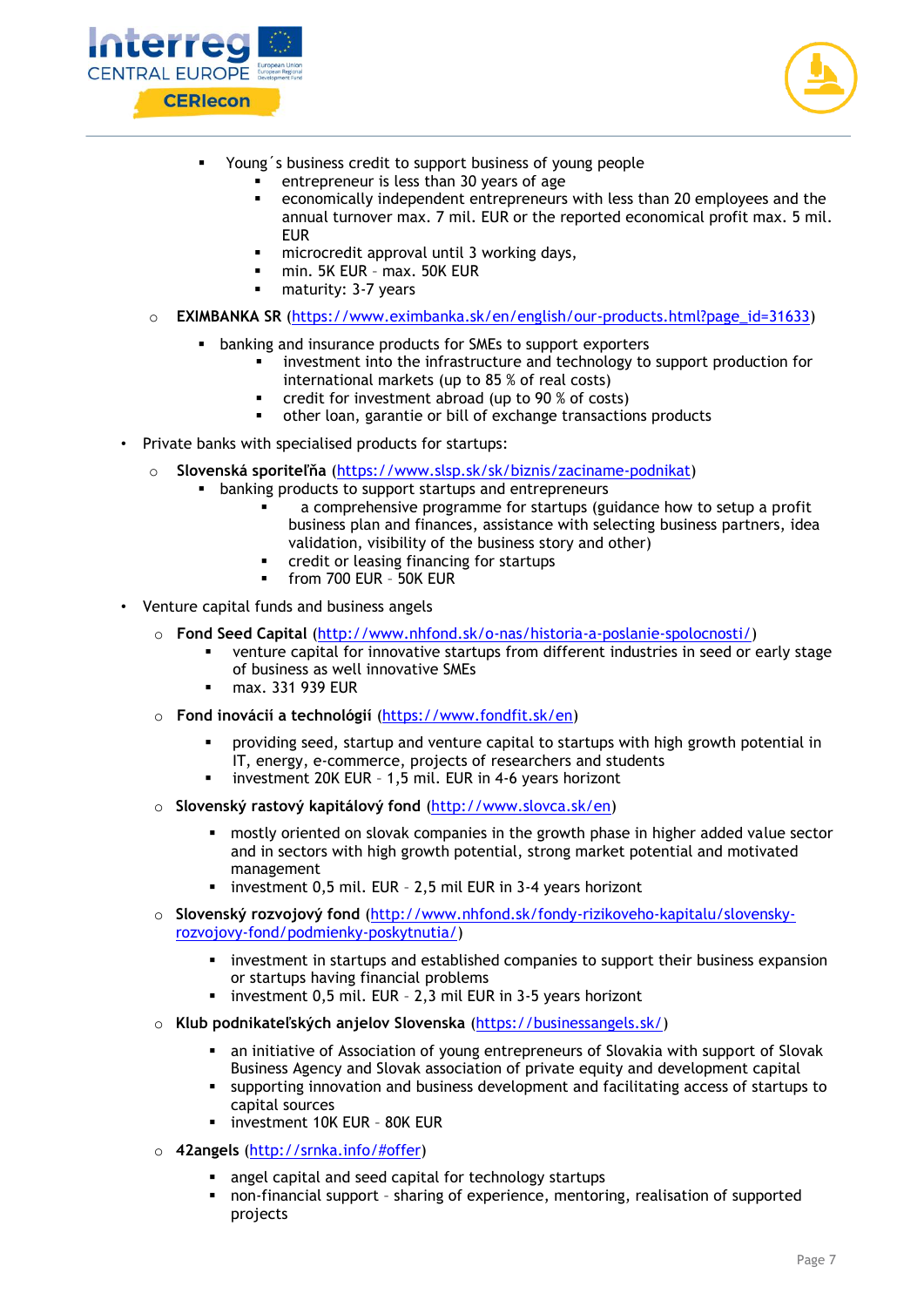



- o **Pioneers Ventures [\(https://pioneers.io/ventures/#read\)](https://pioneers.io/ventures/#read)** 
	- early stage startups focusing on digital, financial technologies, e-health, e-commerce
	- investment up to 125K EUR
	- non-financial support consulting, mentoring, network of experts
- o **Neulogy Ventures** [\(http://www.neulogy.vc/\)](http://www.neulogy.vc/)
	- *Innovation Fund* pre-seed capital for innovative startups, investment 50K EUR 200K EUR (financing by operational programme Bratislava region and operational programme Research and Development).
	- *Slovak Entrepreneurs Fund* with development capital for innovative startups in later stages, investment 300K EUR – 1,5 mil EUR (financing particularly by operational programme Research and Development and by private sources)
	- **•** preferred investment areas: IT and CT, energy, medicine
	- non-financial support consulting, mentoring, network of experts
- o **J&T Ventures** [\(http://jtventures.cz/en/\)](http://jtventures.cz/en/)
	- specialized fund of venture capital supporting startups with high market potential and ambition to expand on foreign markets focusing on areas of IoT, fintech, big data, energy, agriculture, transportation, education, health, e-commerce
	- investment up to 500K EUR
- o **LRJ Capital** [\(https://www.lrjcapital.com/\)](https://www.lrjcapital.com/)
	- supporting startups with high growth potential, with validated product or service and with paying customers
	- investment 100K EUR 2 mil. EUR (optimal 0,5 mil. EUR)
- o **Speedinvest** [\(https://speedinvest.com/\)](https://speedinvest.com/)
	- private venture capital investor (RedBull, Funke-Groupe, NEA) from Vienna investing in early stage startups from the central and eastern Europe, having their own team and final product in sectors of fintech and consumer technology
	- investment up to 500K EUR with the follow-on investment up to 3 mil. EUR
	- direct access on the USA market
- o **Credo Ventures** [\(https://www.credoventures.com/\)](https://www.credoventures.com/)
	- **·** investor providing seed and startup venture capital to technology startups (IT, internet, mobile, health care)
	- **·** investment from 50K EUR 6 mil. EUR
- o **Limerock Fund Manager** [\(http://www.limerockfund.com/en/index.php\)](http://www.limerockfund.com/en/index.php)
	- **.** investor providing early stage capital to SME's focusing on research and development activities in areas: health care, biotechnology, energy, progressive material and technology
	- **EXECUCE:** Investment from 500K EUR 2,75 mil. EUR in 4-6 years horizont
- o **3TS Capital Partners** [\(http://3tscapital.com/\)](http://3tscapital.com/)
	- **•** private equity and venture capital for innovative SME's in sectors with especially high growth potential (technology, internet, media, communication and services)
	- **•** private and public sources (EU)
	- **·** investment 300K EUR 10 mil. EUR
- o **Genesis Capital** [\(http://genesis.cz/en\)](http://genesis.cz/en)
	- **EXT** investor from Prague looking for startups with high growth potential
	- providing early and later stage capital to innovative startups in traditional industry sectors as well as those providing services in energy, chemie, ecological technology, health care
	- investment 4mil. EUR 12 mil. EUR in 3-7 years horizont
- o **Enterprise Investors** [\(https://www.ei.com.pl/en/\)](https://www.ei.com.pl/en/)
	- private equity and venture capital investor from Warsaw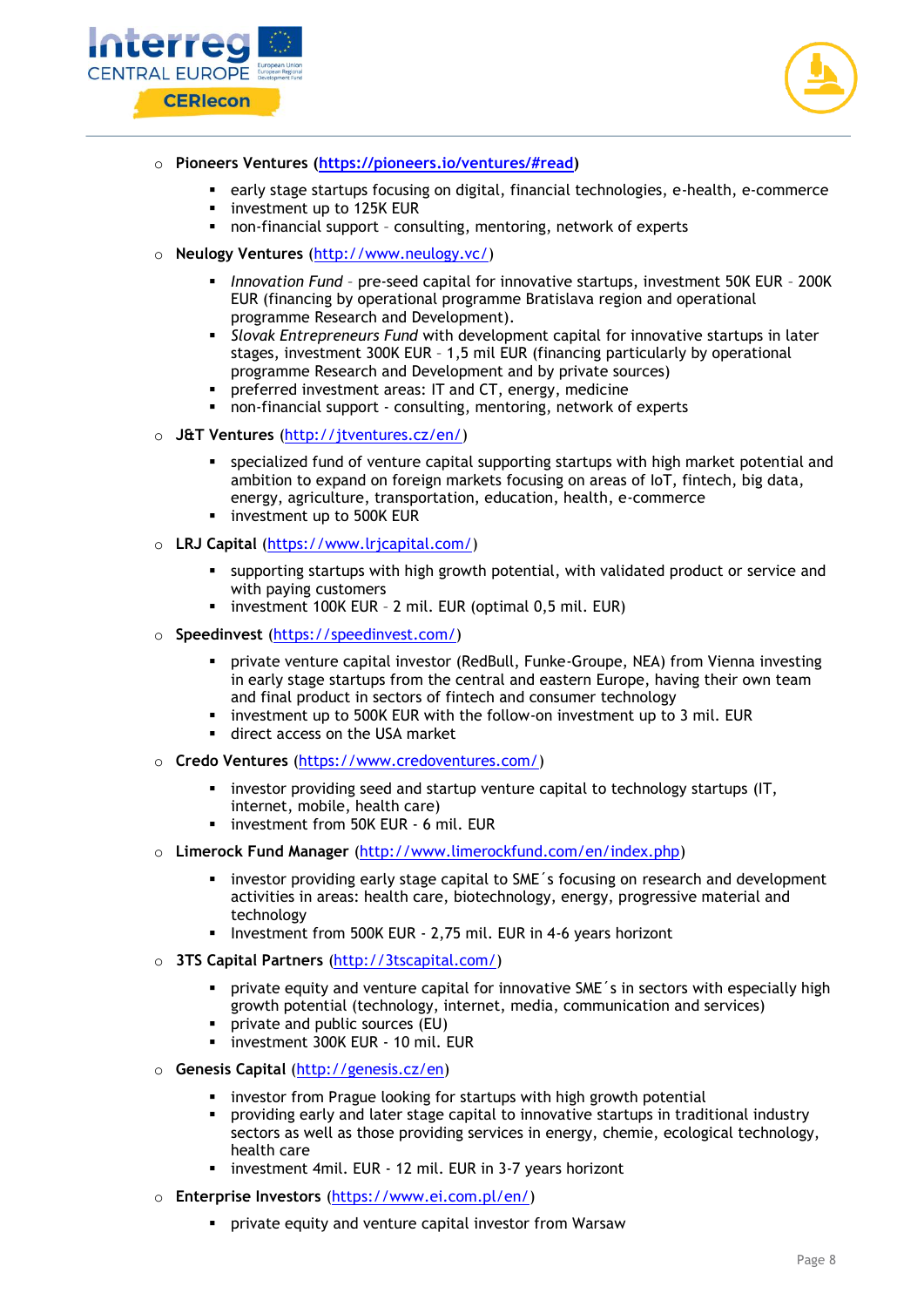



- focused on buing of medium sized companies end expansive startup financing from all sectors
- investment 20 mil. EUR 50 mil. EUR
- o **ARX Equity Partners** [\(https://www.arxequity.com/\)](https://www.arxequity.com/)
	- private equity company providing investment in middle sized companies with high growth potential and market value
	- investment 10 mil. EUR 50 mil. EUR
- Crowdfunding
	- o **Crowdberry** [\(https://www.crowdberry.eu/en/about-crowdberry/\)](https://www.crowdberry.eu/en/about-crowdberry/)
		- allows private investors to invest into companies, co-own them and valorise their capital by building growing companies.
- Products of non-bank institutions / Consumer credit companies listed in the register of the National Bank of Slovakia:

[https://www.nbs.sk/en/statistics/financial-institutions/factoring-leasing-and-consumer](https://www.nbs.sk/en/statistics/financial-institutions/factoring-leasing-and-consumer-credit-companies)[credit-companies](https://www.nbs.sk/en/statistics/financial-institutions/factoring-leasing-and-consumer-credit-companies) or [https://www.nbs.sk/\\_img/Documents/STATIST/SOFS/FCL2018.pdf](https://www.nbs.sk/_img/Documents/STATIST/SOFS/FCL2018.pdf)

• Financial leasing or factoring companies listed in the register of the National Bank of Slovakia:

[https://www.nbs.sk/en/statistics/financial-institutions/factoring-leasing-and-consumer](https://www.nbs.sk/en/statistics/financial-institutions/factoring-leasing-and-consumer-credit-companies)[credit-companies](https://www.nbs.sk/en/statistics/financial-institutions/factoring-leasing-and-consumer-credit-companies) or [https://www.nbs.sk/\\_img/Documents/STATIST/SOFS/FCL2018.pdf](https://www.nbs.sk/_img/Documents/STATIST/SOFS/FCL2018.pdf)

- Non-formal individual investors
	- **Family**
	- **Friends**